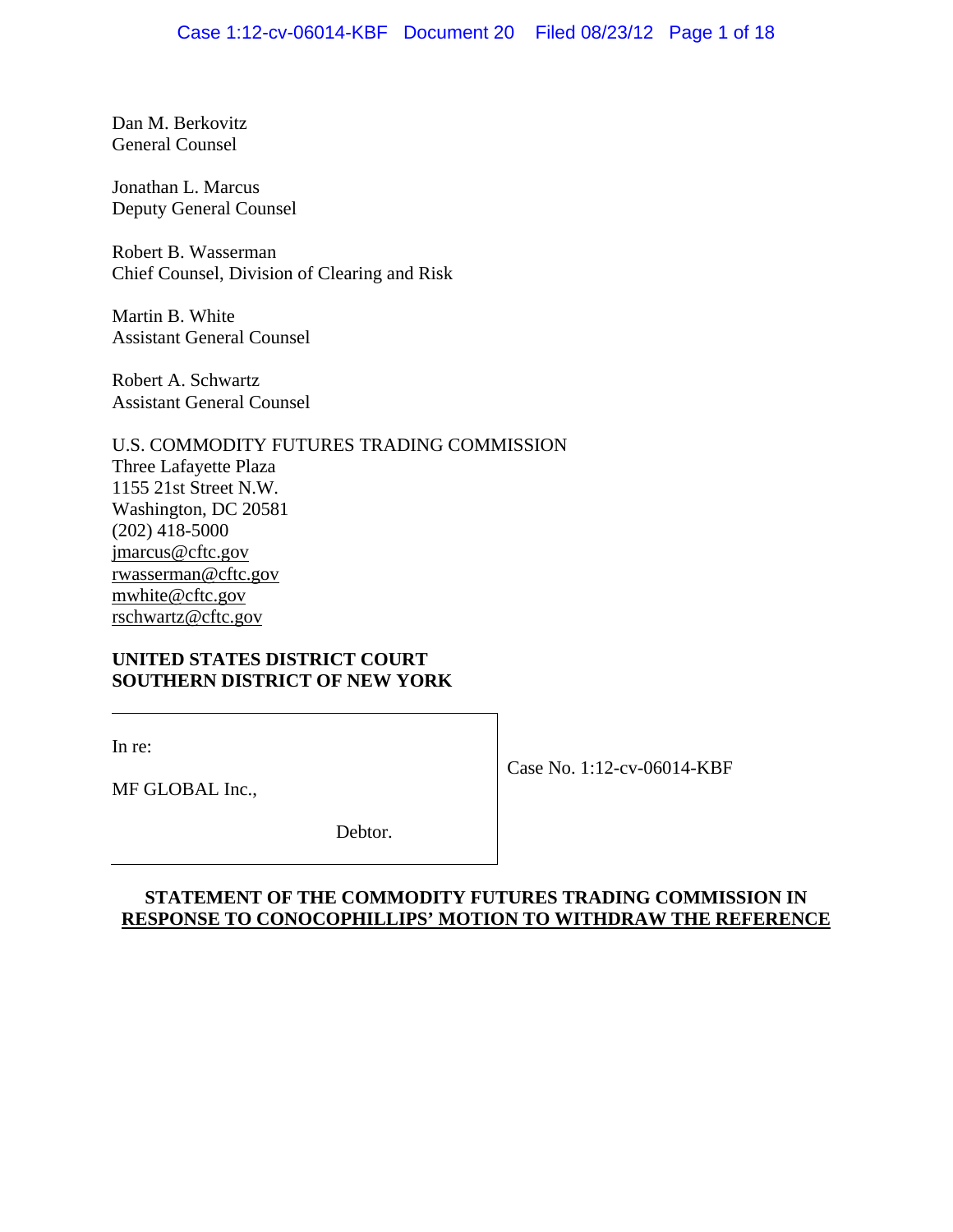# **TABLE OF CONTENTS**

| $\mathbf{I}$ .<br>The CFTC Has Broad Authority to Issue Preemptive Regulations of   |
|-------------------------------------------------------------------------------------|
| Congress, in the Bankruptcy Reform Act of 1978, Delegated to the CFTC General<br>П. |
| III. The Legal Certainty for Bank Products Act of 2000 Is Not Relevant 10           |
|                                                                                     |
| <b>CERTIFICATE OF SERVICE</b>                                                       |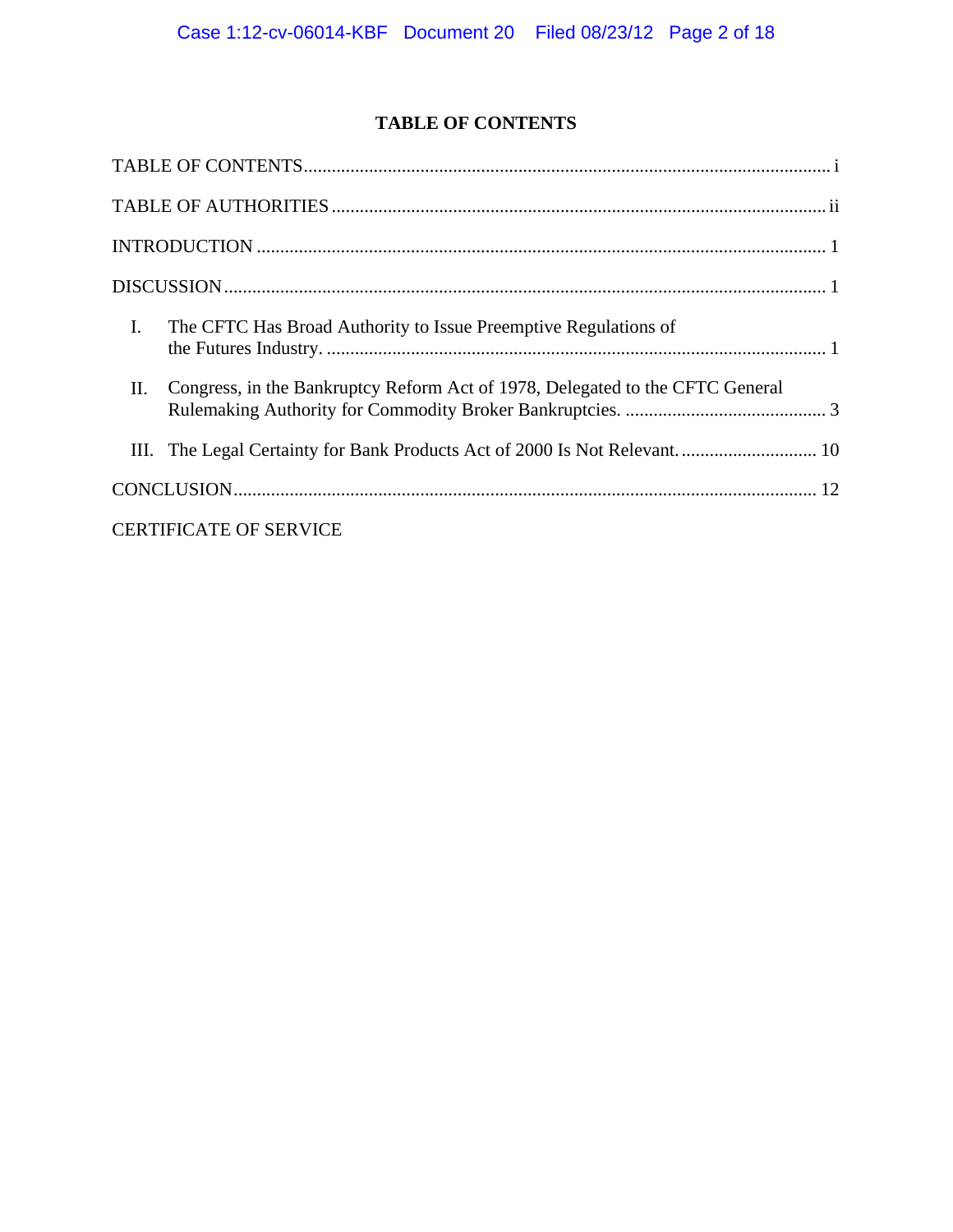# **TABLE OF AUTHORITIES**

| <b>Cases</b>                                                                                 |
|----------------------------------------------------------------------------------------------|
|                                                                                              |
| <b>Statutes</b>                                                                              |
|                                                                                              |
|                                                                                              |
|                                                                                              |
|                                                                                              |
|                                                                                              |
|                                                                                              |
|                                                                                              |
|                                                                                              |
|                                                                                              |
|                                                                                              |
|                                                                                              |
|                                                                                              |
|                                                                                              |
|                                                                                              |
| Commodity Futures Trading Commission Act, Pub L. 93-463, 88 Stat. 1389 (1974) 2              |
| Legal Certainty for Bank Products Act of 2000, Pub. L. No. 106-554, 114 Stat. 2763 (2000) 10 |
| <b>Federal Regulations and Register Releases</b>                                             |
|                                                                                              |
|                                                                                              |
|                                                                                              |
|                                                                                              |
|                                                                                              |
| Business Conduct Standards for Swap Dealers & Major Swap Participants with Counterparties,   |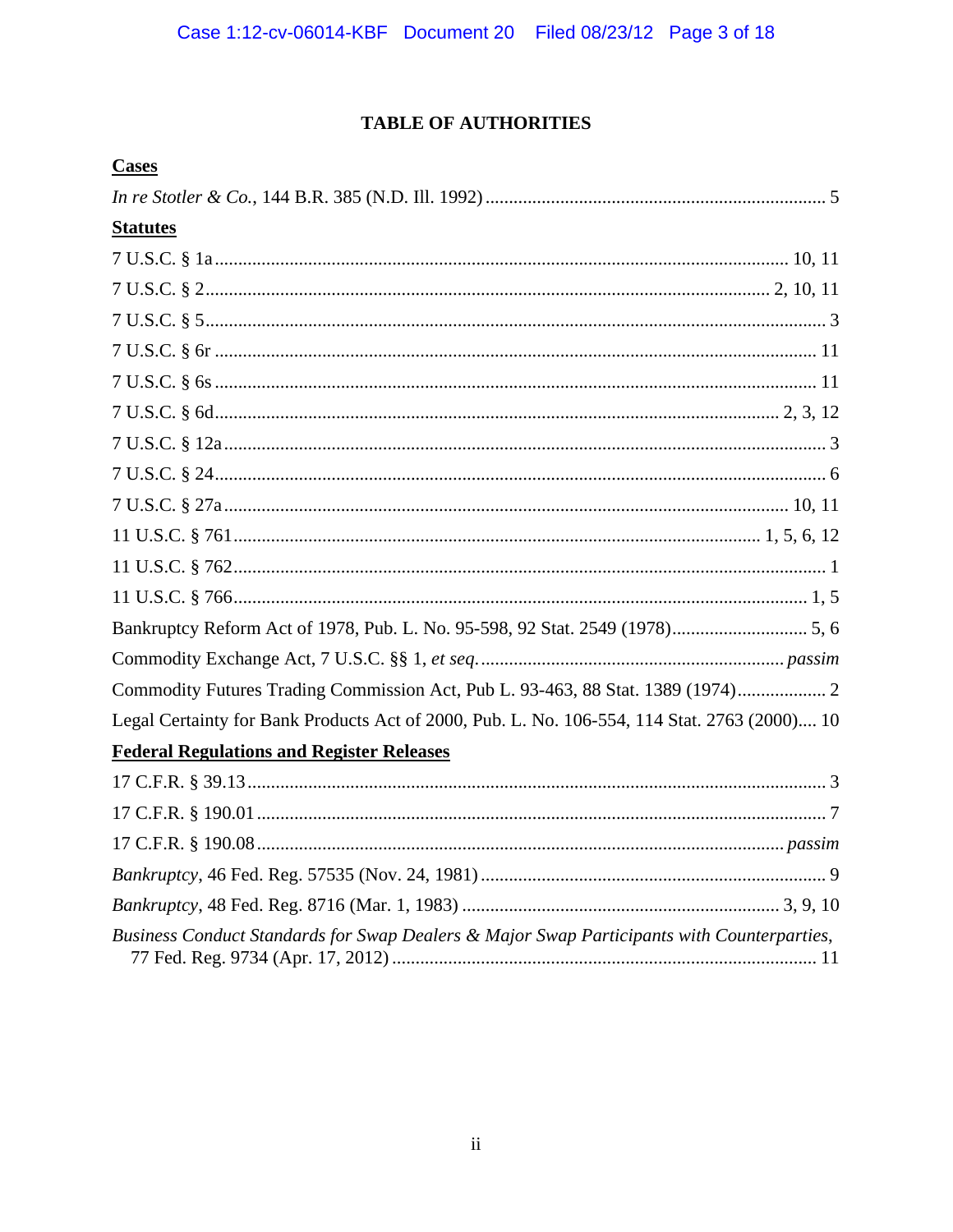# **Legislative History**

| H.R. Rep. 93-1383 (1974) (Conf. Rep.), reprinted in 1974 U.S.C.C.A.N. 5894                                                                                                                   |  |
|----------------------------------------------------------------------------------------------------------------------------------------------------------------------------------------------|--|
|                                                                                                                                                                                              |  |
|                                                                                                                                                                                              |  |
| The Bankr. Reform Act Revision of the Salary Fixing Procedure for Bankr. Judges Adjustment of<br>Debts of Political Subdivisions & Pub. Agencies & Instrumentalities: Hearing on S. 235 & S. |  |
| <b>Treatises</b>                                                                                                                                                                             |  |
|                                                                                                                                                                                              |  |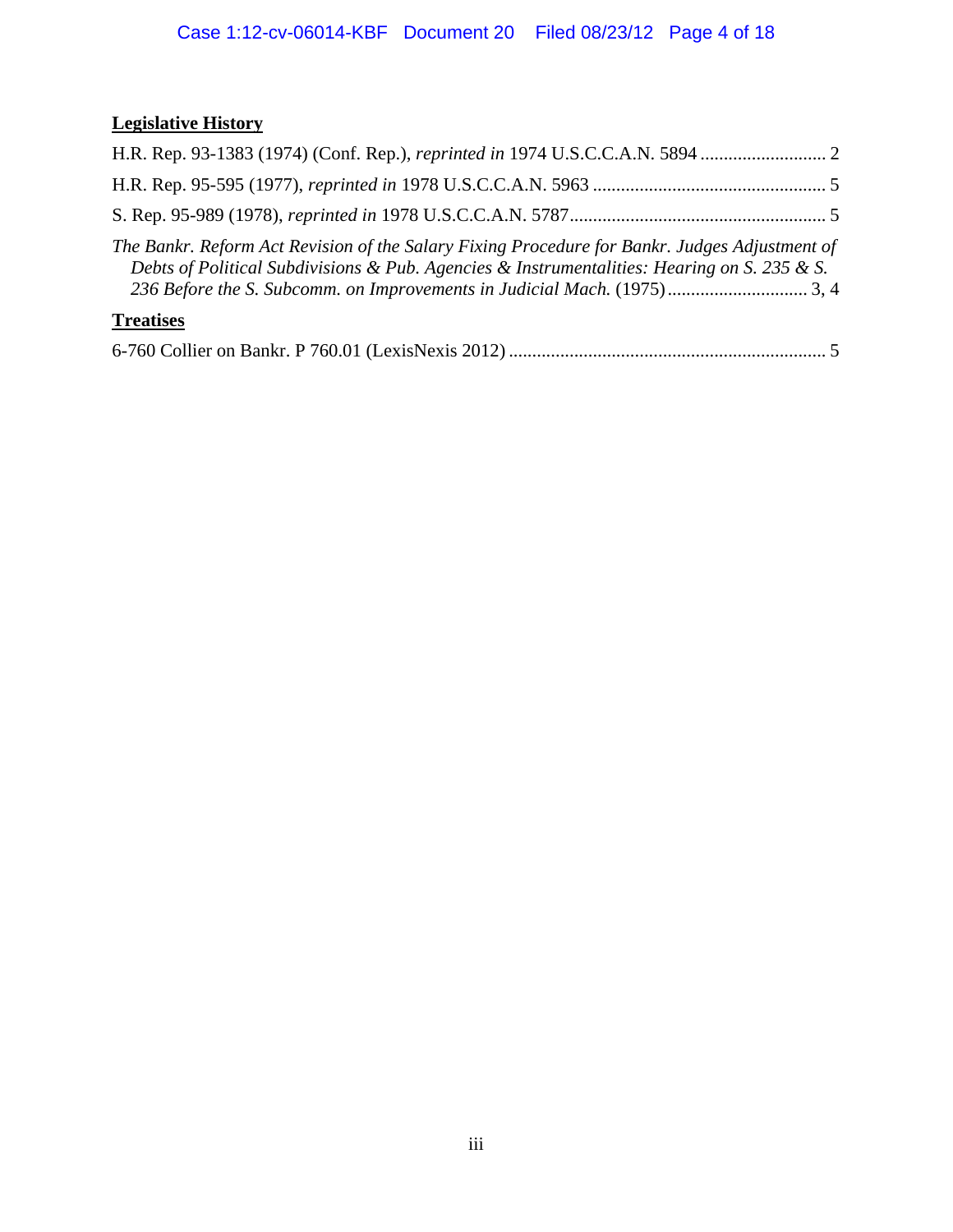#### **INTRODUCTION**

The U.S. Commodity Futures Trading Commission ("CFTC" or "Commission") has appeared in the proceedings below, pursuant to 11 U.S.C. § 762(b), to assist the bankruptcy court and to express the views of the Commission on laws within the CFTC's jurisdiction. Although the Commission takes no position with respect to which court should decide the Trustee's motion to confirm the determination of ConocoPhillips' claims, the CFTC submits that the following information is relevant to a complete understanding of ConocoPhillips' motion to withdraw the reference and the CFTC regulations cited therein. The Commission will brief in full the issues raised concerning CFTC regulations at the appropriate time in the proper forum.

#### **DISCUSSION**

This dispute concerns the definition and proper treatment of "customer property" in the liquidation of a Futures Commission Merchant (or "FCM"), MF Global, Inc. Specifically, the question presented is whether the full face value of a letter of credit held by the FCM to margin futures trades is "customer property," a term used in Chapter 7 of the Bankruptcy Code and in CFTC regulations to describe assets subject to pro rata distribution among the customers of a bankrupt FCM. *See, e.g.*, 11 U.S.C. §§ 761(10), 766(h); 17 C.F.R. § 190.08. CFTC regulations provide that the full face value of such a letter of credit is, in fact, customer property. *Id*. § 190.08(a)(i)(E). To understand this issue in context, some background is necessary concerning Chapter 7 of the Bankruptcy Code, FCM regulation, and the role of the CFTC.

# **I. The CFTC Has Broad Authority to Issue Preemptive Regulations of the Futures Industry.**

1. An FCM is an individual or entity that solicits or accepts orders for the purchase or sale of commodity futures. An FCM executes customer trades on an exchange, through a clearinghouse. "Margin" is money, securities, or other property that serves as collateral in a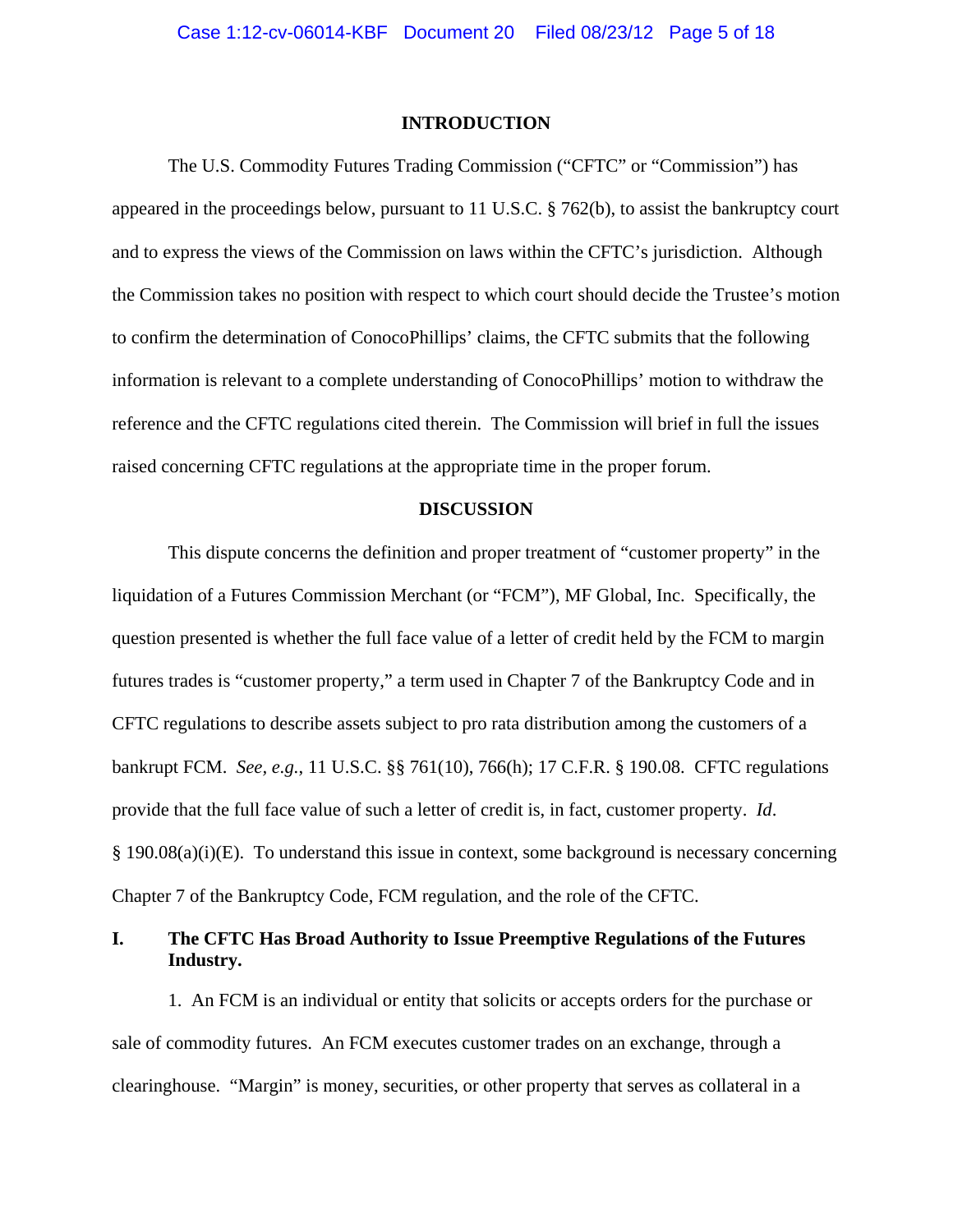#### Case 1:12-cv-06014-KBF Document 20 Filed 08/23/12 Page 6 of 18

futures transaction. The customer must deposit margin with its FCM in order to trade, and the FCM must deposit margin with the clearinghouse. Margin functions as a performance bond: If the customer's positions lose value, margin serves to guarantee that the customer will cover the loss. "Initial margin" or "original margin" is the deposit required of the market participant in order to trade, while "variation" (or "variation margin") is a payment that becomes due if the positions lose value. Movants here were commodity customers of MF Global, Inc., who deposited standby letters of credit, rather than cash, as original margin for their trading activity.

2. Futures trading is comprehensively regulated by Congress under the Commodity Exchange Act, 7 U.S.C. §§ 1, *et seq.* ("CEA"), which gives special attention to the treatment and protection of customer property. A key provision is CEA Section 4d, which requires an FCM to segregate and separately account for "all money, securities, and property received by" the FCM, "to margin, guarantee, or secure the trades or contracts of any customer." *Id*. § 6d(a). The purpose of this requirement is to ensure that assets belonging to customers are not vulnerable to risks to the FCM's business.

Congress, in 1974, established the CFTC with a "broad grant of authority" to "regulate the futures trading industry" including "exclusive jurisdiction" over "all futures transactions." H.R. Rep. 93-1383 (1974) (Conf. Rep.), *reprinted in* 1974 U.S.C.C.A.N. 5894, 5897; *see*  Commodity Futures Trading Commission Act, Pub L. 93-463, 88 Stat. 1389 (1974).<sup>1</sup> Congress intended that the CEA and all "regulations issued by the Commission" would supersede state law and "preempt the field insofar as futures regulation is concerned." H.R. Rep. 93-1383, 1974 U.S.C.C.A.N. at 5897. The CFTC's powers include not only explicit authority to regulate FCMs, *see, e.g.*, 7 U.S.C. §§ 6d(a), 6f(a)-(b), but also the plenary authority "to make or

 $\overline{a}$ 

<sup>1</sup> Today, the Commission's exclusive jurisdiction extends to futures, swaps, and options. *See* 7 U.S.C. § 2(a)(1)(A).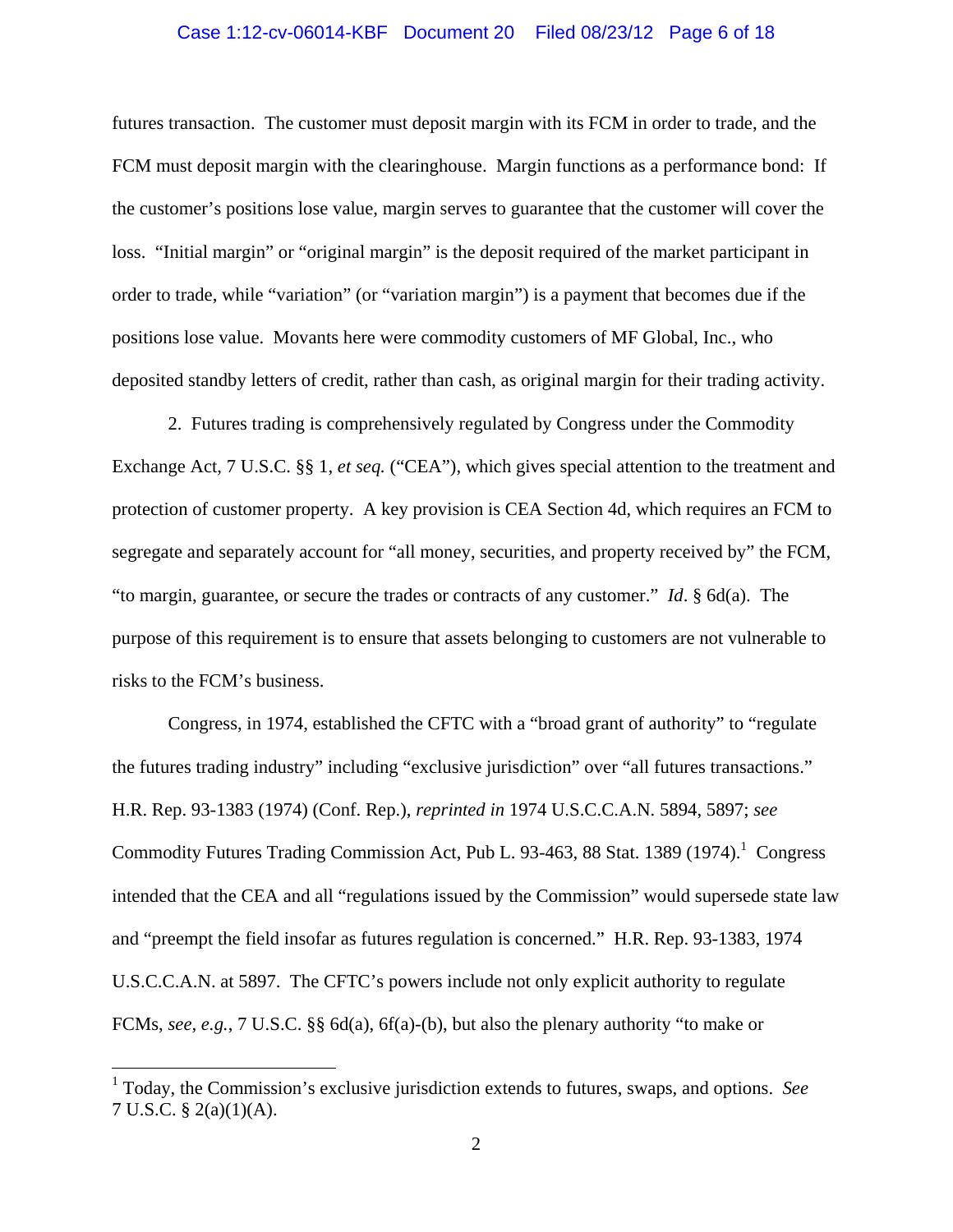#### Case 1:12-cv-06014-KBF Document 20 Filed 08/23/12 Page 7 of 18

promulgate such rules and regulations as, in the judgment of the Commission, are reasonably necessary to effectuate any of the provisions or to accomplish any of the purposes of the" CEA, *id*. § 12a(5). Those purposes include "to ensure the financial integrity of all transactions subject to" the CEA and "the avoidance of systemic risk," as well as to "protect all market participants from . . . misuses of customer assets." *Id*. § 5(b).

Currently, the CEA and CFTC regulations permit a broad range of property to be used as margin. *See, e.g., id.* § 6d(a)(1) (referring to "money, securities, and property" to be used as margin); 17 C.F.R. § 190.08(a)(i) ("All cash, securities, or other property"). Although the CFTC has expressed reservations about the use of letters of credit as margin, *Bankruptcy*, 48 Fed. Reg. 8716, 8718-19 (Mar. 1, 1983) (stating that "it would be unwise to adopt a policy which would further encourage the use of letters of credit" in this way), and the Commission has broad authority to regulate in this area,  $7 \text{ U.S.C} \text{ § } 12a(7)(D)$  (empowering the CFTC to set "margin") requirements" to protect the financial integrity of clearing organizations); *id*. § 12a(5) (plenary rulemaking authority), some market participants find the practice useful, and there currently is no prohibition on the use of letters of credit to margin futures and options. *But see* 17 C.F.R. § 39.13(g)(10) (stating that a clearinghouse "shall not accept letters of credit as initial margin for swaps").

# **II. Congress, in the Bankruptcy Reform Act of 1978, Delegated to the CFTC General Rulemaking Authority for Commodity Broker Bankruptcies.**

1. Soon after Congress established the CFTC, the agency's first Chairman, William Bagley, alerted Congress to the need for bankruptcy reform to "provide specific statutory protection for commodity customers" of failed FCMs and other futures intermediaries. *The Bankr. Reform Act Revision of the Salary Fixing Procedure for Bankr. Judges Adjustment of Debts of Political Subdivisions & Pub. Agencies & Instrumentalities: Hearing on S. 235 & S.*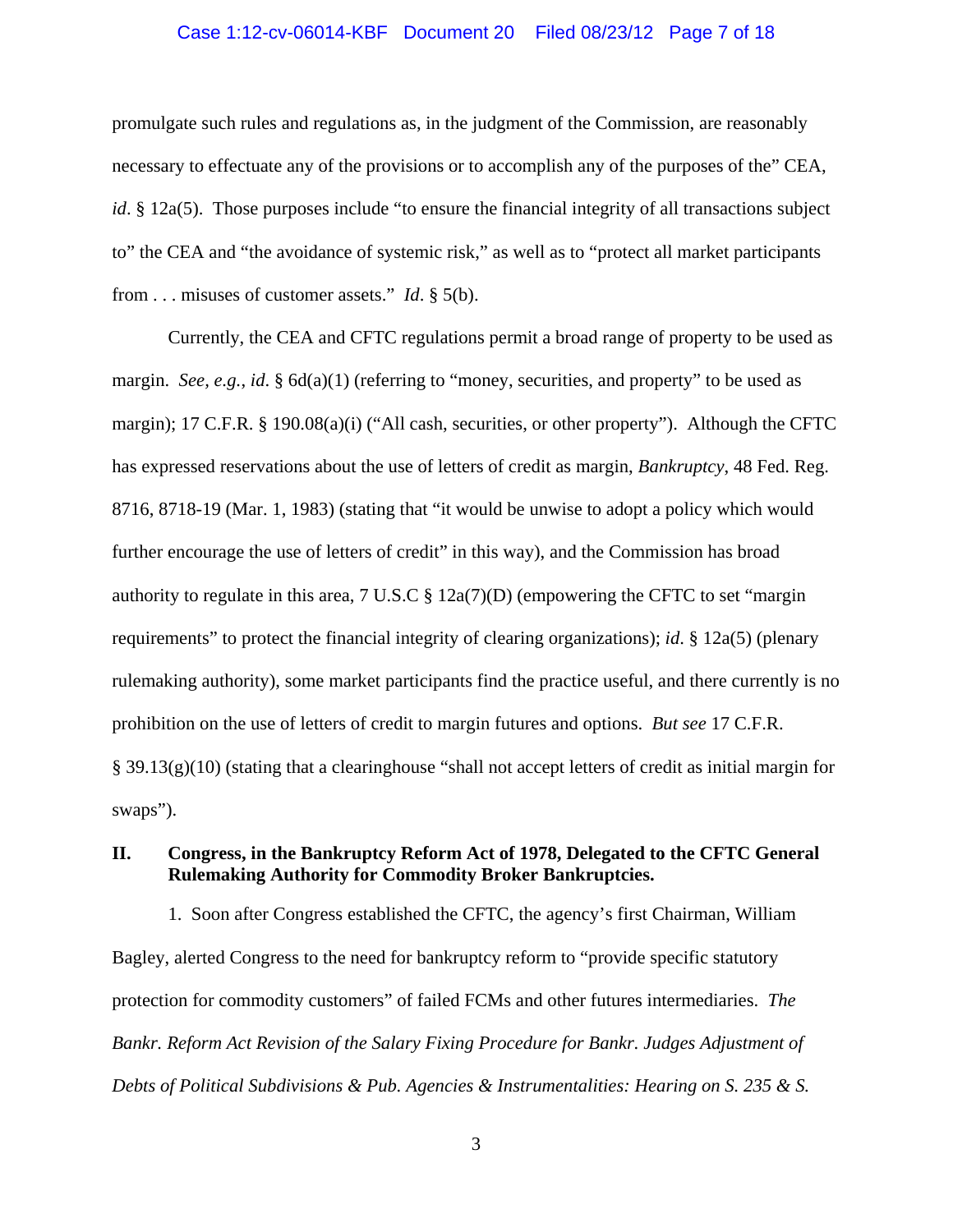#### Case 1:12-cv-06014-KBF Document 20 Filed 08/23/12 Page 8 of 18

*236 Before the S. Subcomm. on Improvements in Judicial Mach.* (1975) (statement of Chairman William T. Bagley). Chairman Bagley detailed in a lengthy submission "the unique problems which may be encountered in the event of the failure of" an FCM, among the most serious of which is the potential for a shortfall in margin belonging to customers. *Id*. He noted the disparate ways in which a trustee might address such a shortfall, including: (1) to "attempt to trace and identify, to the extent possible, each asset to a particular customer, and return that asset to such customer"; or (2) to "designate all money, securities, and property traceable or identifiable as belonging to commodity customers in general as a single and separate fund in which the commodity customers of the [FCM] share ratably." *Id*.

The Chairman explained that, in the context of the futures industry, a system of tracing would create serious "inequities." *Id*. While large traders may deposit securities or other forms of property as margin, small traders typically must use cash. *Id*. In the event of a shortfall, "[t]he absolute fungibility of cash oftentimes defies tracing." *Id*. "Consequently, should [an FCM] go into bankruptcy inadequately segregated," the "small cash customers may recover only a small percentage of their investments," while "large investors may recover their entire investments." *Id*. The Chairman, therefore, urged Congress to amend the Bankruptcy Code to provide, *inter alia*, that "[a]ll money, securities, and property received by the bankrupt [FCM] to margin, guarantee, or secure the trades or contracts of customers" should "constitute a single and separate fund" in which "[a]ll commodity customers" would be "entitled to shar[e] ratably." *Id*. This would "eliminat[e] the inequities of specific tracing which unfairly favor the large sophisticated industrial hedger over the small and generally unsophisticated hedger or speculator, who is typically a member of the general public." *Id*.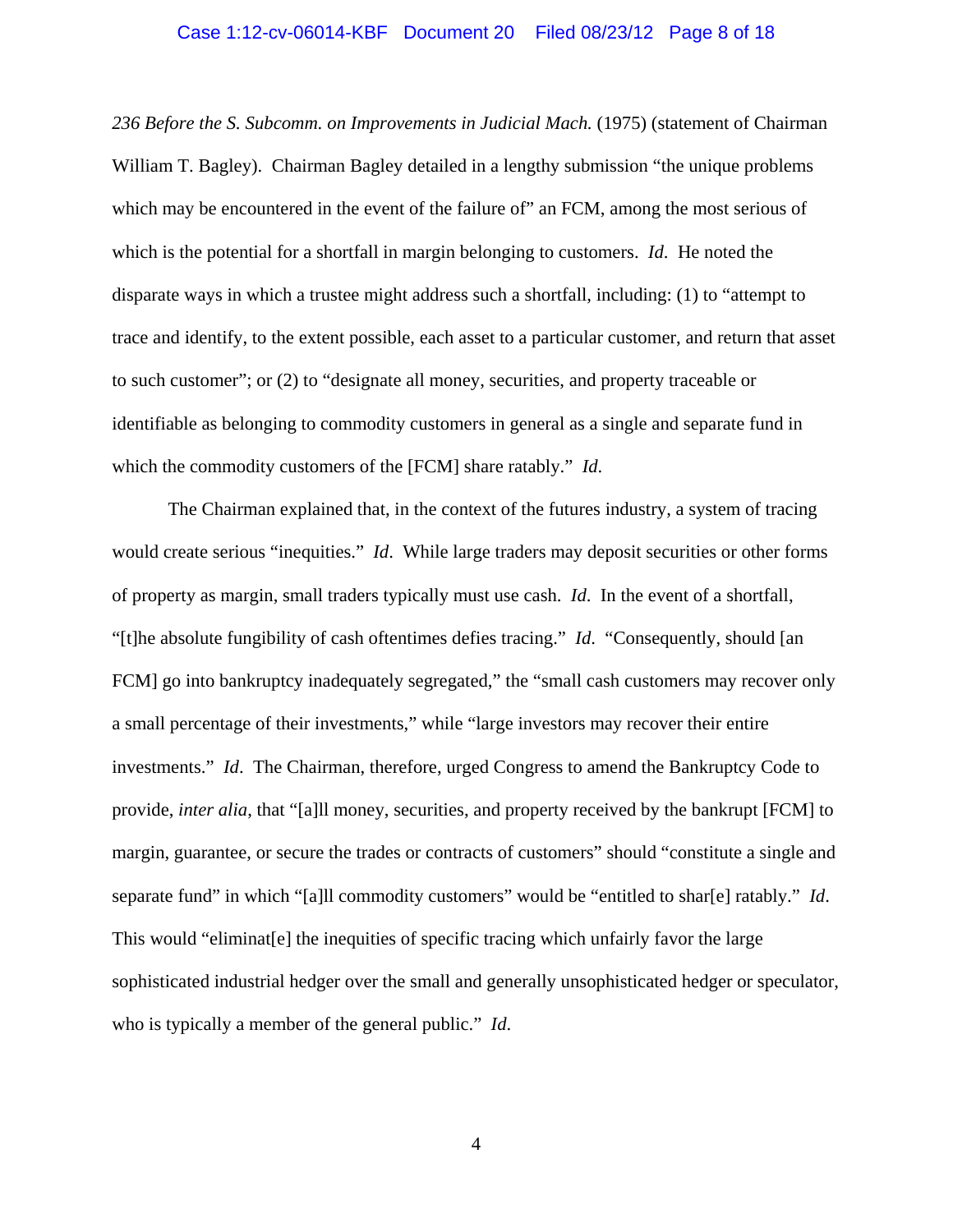# Case 1:12-cv-06014-KBF Document 20 Filed 08/23/12 Page 9 of 18

Congress agreed and, in the Bankruptcy Reform Act of 1978, Pub. L. No. 95-598, 92 Stat. 2549 (1978), established Subchapter IV of Chapter 7 of the Bankruptcy Code, "derived largely from the testimony of Chairman Bagley." H.R. Rep. 95-595, at 271 (1977), *reprinted in* 1978 U.S.C.C.A.N. 5963; *see also* S. Rep. 95-989, at 8 (1978), *reprinted in* 1978 U.S.C.C.A.N. 5787, 5794 (recognizing "unique problems raised by commodity broker bankruptcies" and agreeing that preexisting bankruptcy law was "potentially disruptive" of futures and options markets). Subchapter IV includes a series of specialized provisions applicable only to commodity broker liquidations, *see* 11 U.S.C. §§ 761-767, reflecting a "clear mandate" that courts ensure "customer protection" in those proceedings, *In re Stotler & Co.*, 144 B.R. 385, 392 (N.D. Ill. 1992); *see also* 6-760 Collier on Bankruptcy P 760.01 (LexisNexis 2012) ("The first [objective] is the protection of commodity customers from the effects of an insolvency of a commodity broker.").

2. The linchpin of the Bankruptcy Code's Subchapter IV customer protection regime is Section 766(h), which directs the trustee to distribute all "customer property," on a pro rata basis, in priority to substantially all other claims against the estate:

Except as provided in subsection (b) of this section, the trustee shall distribute *customer property ratably* to customers on the basis and to the extent of such customers' allowed net equity claims, and *in priority to all other claims*, except claims of a kind specified in section  $507(a)(2)$  of this title that are attributable to the administration of customer property.

11 U.S.C. § 766(h) (emphases added).2

 $\overline{a}$ 

At the same time, however, Congress decided against codifying "detailed rules to govern every contingency." S. Rep. 95-989, at 8. Congress recognized the "germinal state of regulation

 $2^2$  The referenced subsection (b) instructs the trustee as to the handling of commodity contracts that remain open and permits the trustee to operate the debtor's business for certain limited purposes. It is not directly relevant to the present dispute.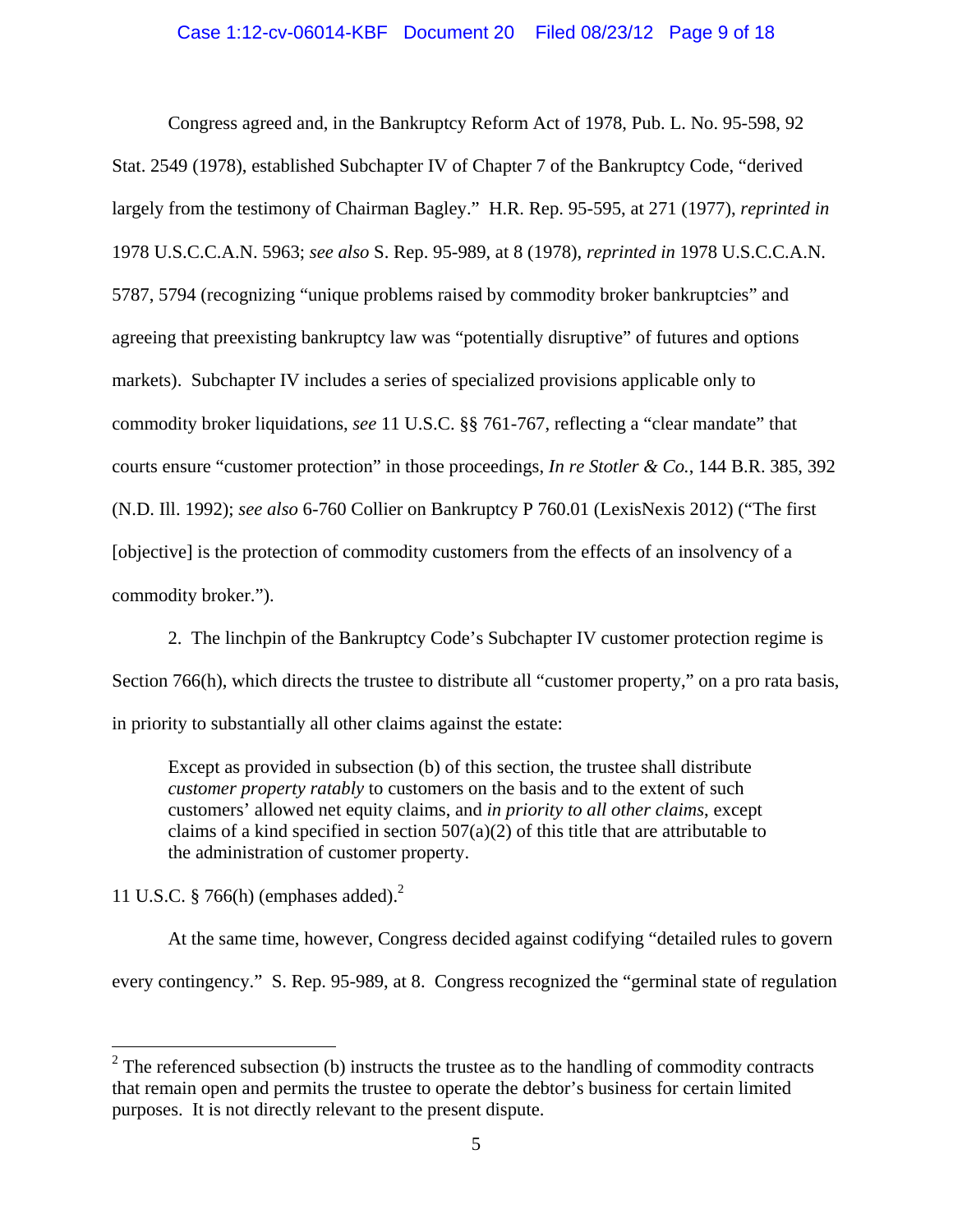### Case 1:12-cv-06014-KBF Document 20 Filed 08/23/12 Page 10 of 18

of the commodities industry" and, therefore, established "only a framework" in Subchapter IV, while delegating "general rulemaking authority" to the CFTC. *Id.* For example, Section 761(10) defines "customer property" to include, among other things, "cash, a security, or other property," that was "received, acquired, or held to margin, guarantee, secure, purchase, or sell a commodity contract." 11 U.S.C. § 761(10). But, Congress granted the CFTC broad discretion to clarify or alter that definition to include or exclude property from pro rata distribution:

Notwithstanding title 11 of the United States Code, the Commission may provide, with respect to a commodity broker that is a debtor under chapter 7 of title 11 of the United States Code, by rule or regulation—

(1) that certain cash, securities, other property, or commodity contracts are to be included in or excluded from customer property or member property[.]

Bankruptcy Reform Act of 1978, P.L. 95-958 § 302, *codified at* 7 U.S.C. § 24(a)(1). Among other things, Congress also delegated to the CFTC authority to establish "how the net equity of a customer is to be determined," *i.e.*, how to calculate the value of a customer's claim. *Id*.

 $§ 24(a)(5).$ 

3. To implement these delegations, the CFTC adopted the "Part 190" rules. *See* 17 C.F.R. §§ 190.01-.10. The rules are a comprehensive set of instructions to a liquidation trustee for administering the bankrupt commodity broker's estate and compensating injured customers. For example, the rules instruct the trustee to liquidate most property in the estate, *id*. § 190.02(f), and to calculate a "funded balance" – that is, each customer's pro rata share of the resulting proceeds, other cash, and property in the estate. With several important caveats not relevant in this overview, the "funded balance" is roughly equal to the product of (1) the ratio of a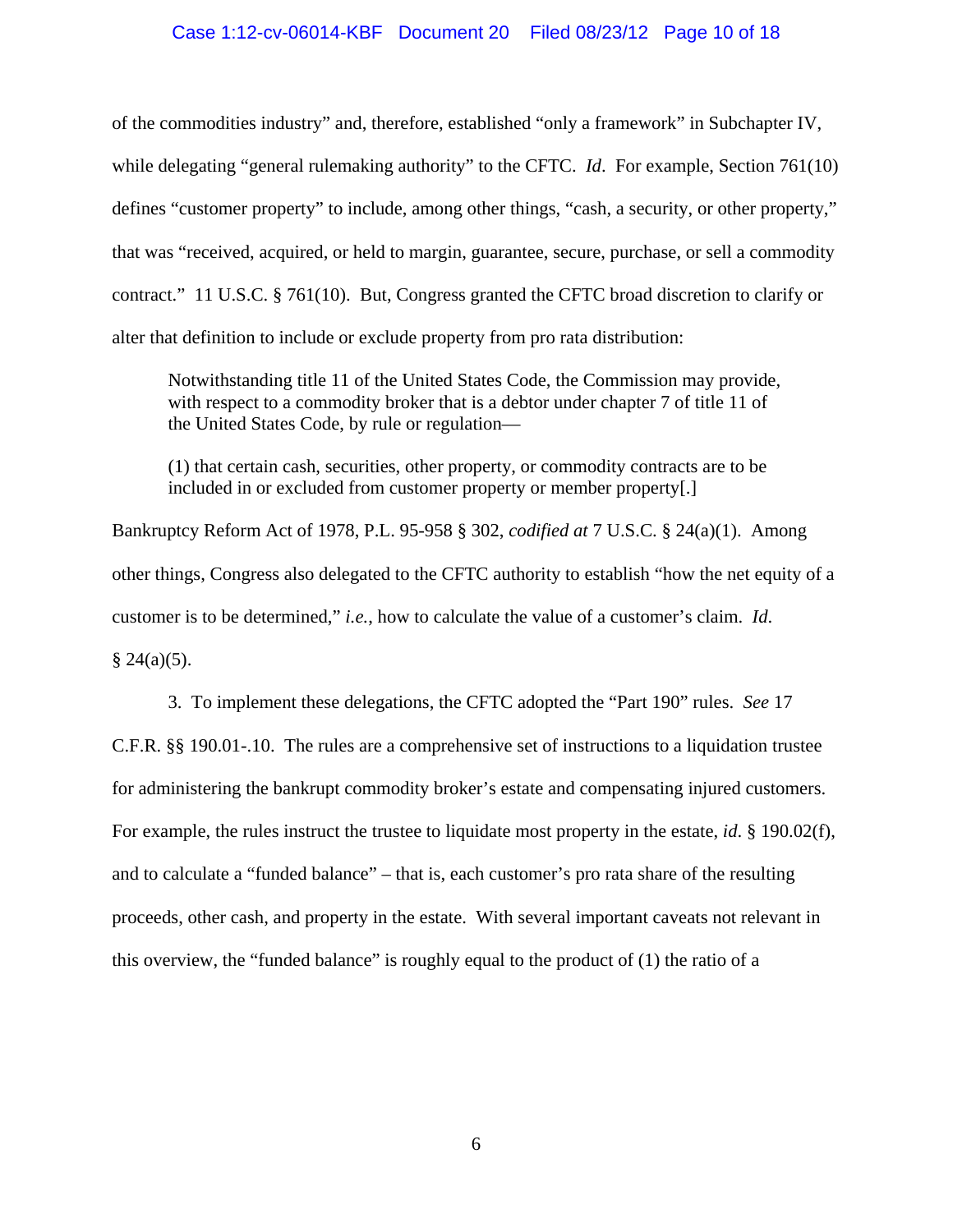# Case 1:12-cv-06014-KBF Document 20 Filed 08/23/12 Page 11 of 18

customer's net equity claim to (2) all net equity claims in the estate<sup>3</sup> (3) times the total value of property recovered to that estate:

#### **Customer's Net Equity Claim "Customer Property" <sup>=</sup> "Funded Balance" All Customers' Net Equity Claims**

The Part 190 rules explain how to calculate each component of this formula. *See id*. §§ 190.07 (net equity), 190.08 (customer property). ConocoPhillips focuses here on the rules for calculating the multiplicand, "customer property."

4. Rule 190.08(a) provides that "customer property" is determined by totaling the value

of each of the following, most of which will have been liquidated by the trustee (but, even if not,

all of which is subject to pro rata distribution):

1

(i) All cash, securities, or other property or the proceeds of such cash, securities or other property received, acquired, or held by or for the account of the debtor, from or for the account of a customer, including a non-public customer, which is:

(A) Property received, acquired or held to margin, guarantee, secure, purchase or sell a commodity contract;

(B) Open commodity contracts;

(C) Warehouse receipts, bills of lading, or other documents of title or property held or acquired by the debtor to fulfill a commodity contract;

(D) Profits or contractual rights accruing to a customer as the result of a commodity contract;

*(E) The full proceeds of a letter of credit if such letter of credit was received, acquired or held to margin, guarantee, secure, purchase or sell a commodity contract*;

<sup>&</sup>lt;sup>3</sup> This calculation is performed for each "account class," each of which, the rules provide, "will constitute a separate estate." 17 C.F.R. § 190.08. An "account class" means each of several types of account, including futures accounts, foreign futures accounts, leverage accounts, commodity option accounts, delivery accounts, and cleared over-the-counter derivative accounts. *Id*. § 190.01(a).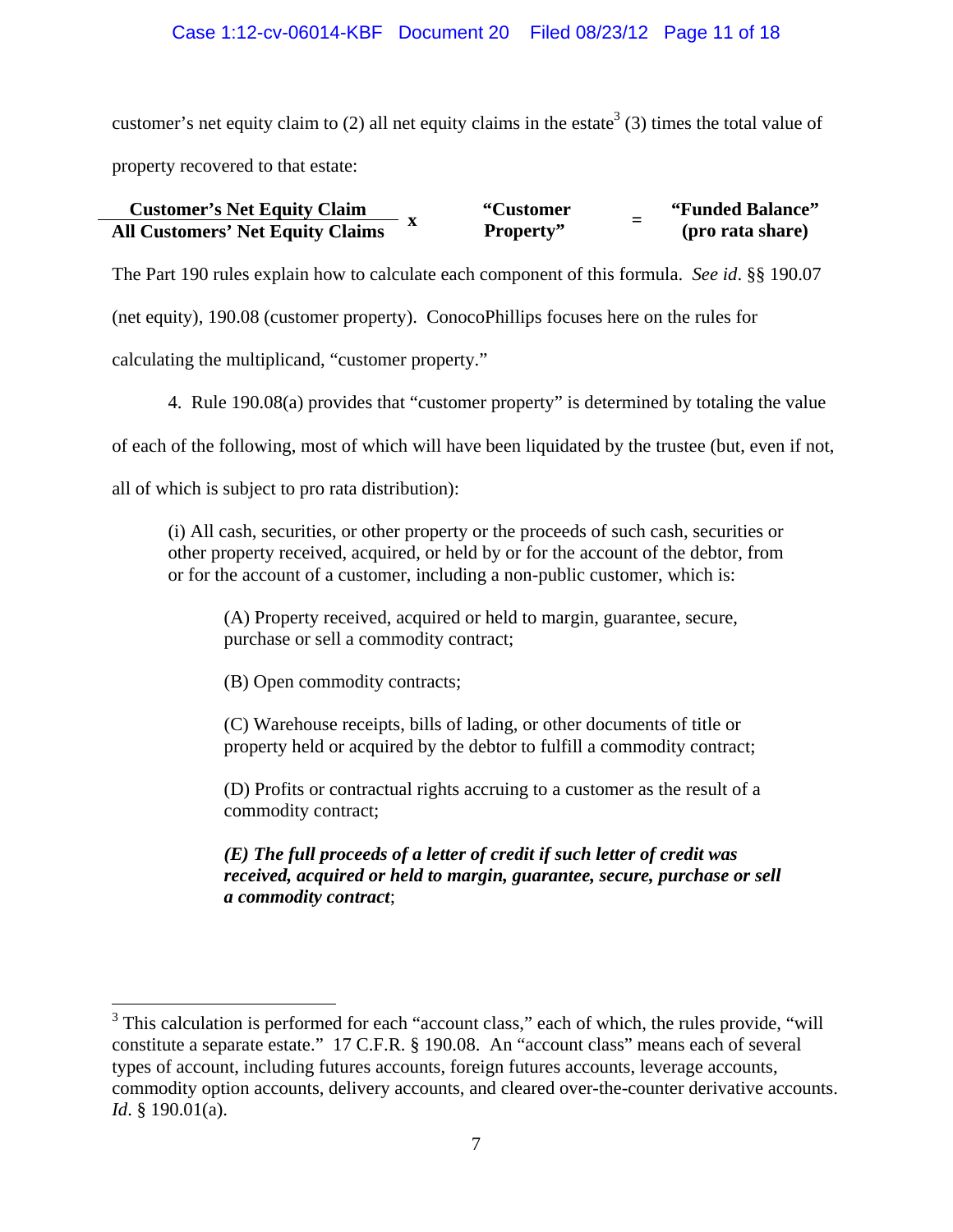(F) Property hypothecated under § 1.30 of this chapter to the extent that the value of such property exceeds the proceeds of any loan of margin made with respect thereto, and

(ii) All cash, securities, or other property which:

(A) Is segregated on the filing date;

(B) Is a security owned by the debtor to the extent there are customer claims for securities of the same class and series of an issuer;

(C) Is specifically identifiable to a customer;

(D) Is property of a type described in paragraph  $(a)(1)(i)(A)$  of this section which has been withdrawn and subsequently is recovered by the avoidance powers of the trustee;

(E) Represents recovery of any debit balance, margin deficit, or other claim of the debtor against a customer account;

(F) Was unlawfully converted but is part of the debtor's estate;

(G) Is property of the debtor that any applicable law, rule, regulation, or order requires to be set aside for the benefit of customers, unless including such property in the customer estate would not significantly increase the customer estate;

(H) Is property of the debtor's estate recovered by the Commission in any proceeding brought against the principals, agents, or employees of the debtor;

(I) Is proceeds from the investment of customer property by the trustee pending final distribution; or

(J) Is cash, securities or other property of the debtor's estate, including the debtor's trading or operating accounts and commodities of the debtor held in inventory, but only to the extent that the property enumerated in paragraphs  $(a)(1)(i)(E)$  and  $(a)(1)(ii)(A)$  through  $(a)(1)(ii)(H)$  of this section is insufficient to satisfy in full all claims of public customers.

*Id*. § 190.08(a) (emphasis added). ConocoPhillips protests the inclusion in this sum of "[t]he full

proceeds of a letter of credit if such letter of credit was received, acquired or held to margin,

guarantee, secure, purchase or sell a commodity contract." *Id*. § 190.08(a)(i)(E). In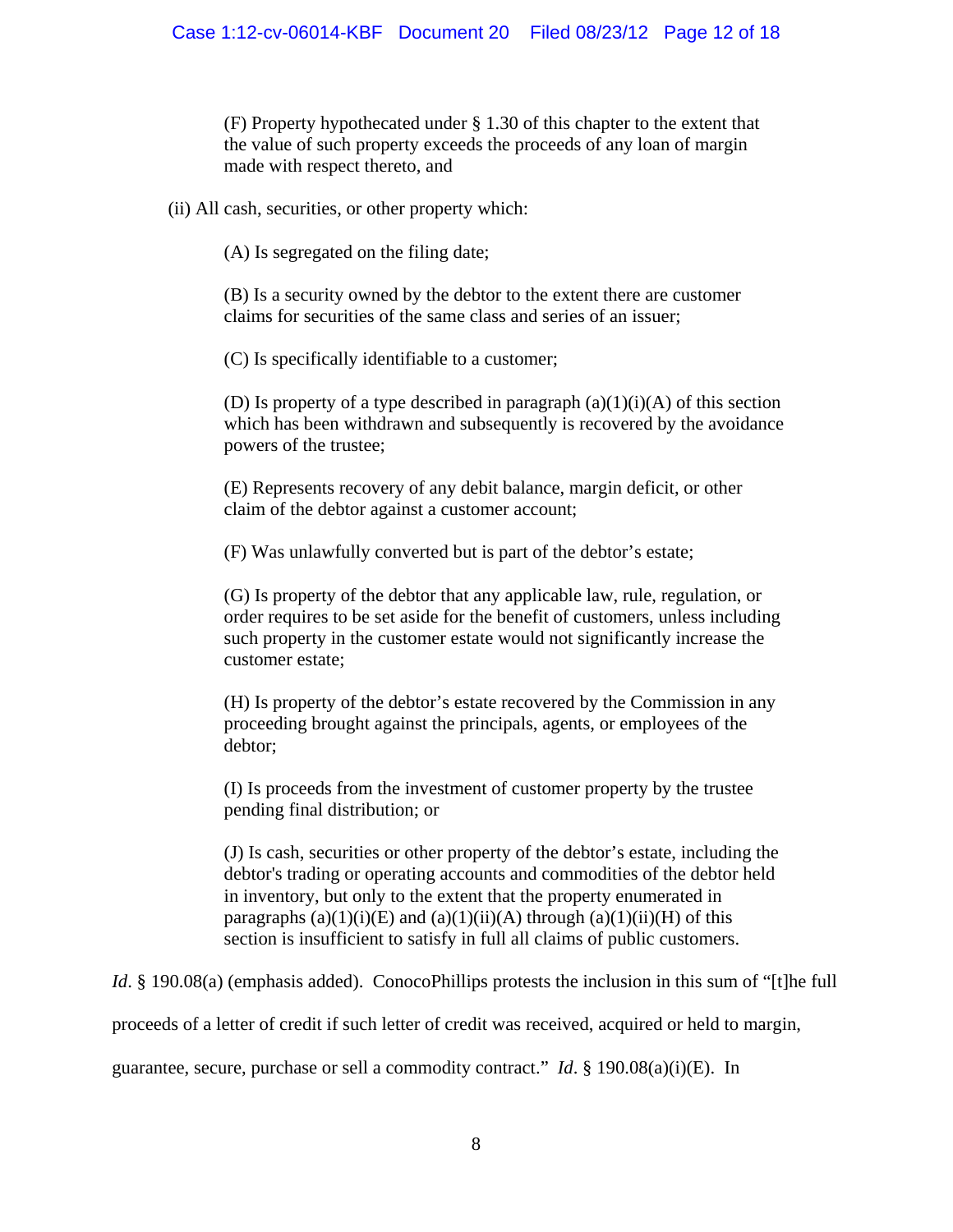#### Case 1:12-cv-06014-KBF Document 20 Filed 08/23/12 Page 13 of 18

promulgating the Part 190 rules, however, the Commission considered and rejected similar arguments, reasoning that to exclude letters of credit from the calculation would be (1) inconsistent with equitable, pro rata distribution of customer property; and (2) an incentive to expanded use of letters of credit as margin, which the Commission viewed as undesirable from a policy perspective.

5. The Commission's objectives in creating Part 190 were, among other things, "to promote equitable treatment of customers" and "to enhance certainty as to the effects of a bankruptcy distribution." *Bankruptcy*, 46 Fed. Reg. 57535, 57535 (proposed Nov. 24, 1981). The Commission was aware that certain market participants were depositing letters of credit and various other kinds of property besides cash as margin for futures trades, *id*. at 57539, 57552, and expressed concern that "high-volume or preferred customer[s]" with the wherewithal to do so would "enjoy a status superior to that of other customers in a liquidation." *Id*. at 57538. Accordingly, the Commission proposed that "the full value of a letter of credit posted as margin would be drawn in the event of a bankruptcy and the full proceeds thereof would be treated as customer property." *Id*. at 57553.

Several commenters objected to this provision, arguing that letters of credit should not be included in the calculation of "customer property" because the letters "generally condition payment on delivery of a certification that additional funds are required to margin or to cover a default with respect to a contract." *Bankruptcy*, 48 Fed. Reg. at 8718 (Final Release). The Commission, however, rejected this characterization, noting that "it is the letter of credit itself which is posted as original margin," while the "standby feature," or the ability to present it for payment, "only guarantees the payment of variation margin." Thus, in this context, the letter of credit has an intrinsic value equivalent to the amount of cash for which it can substitute as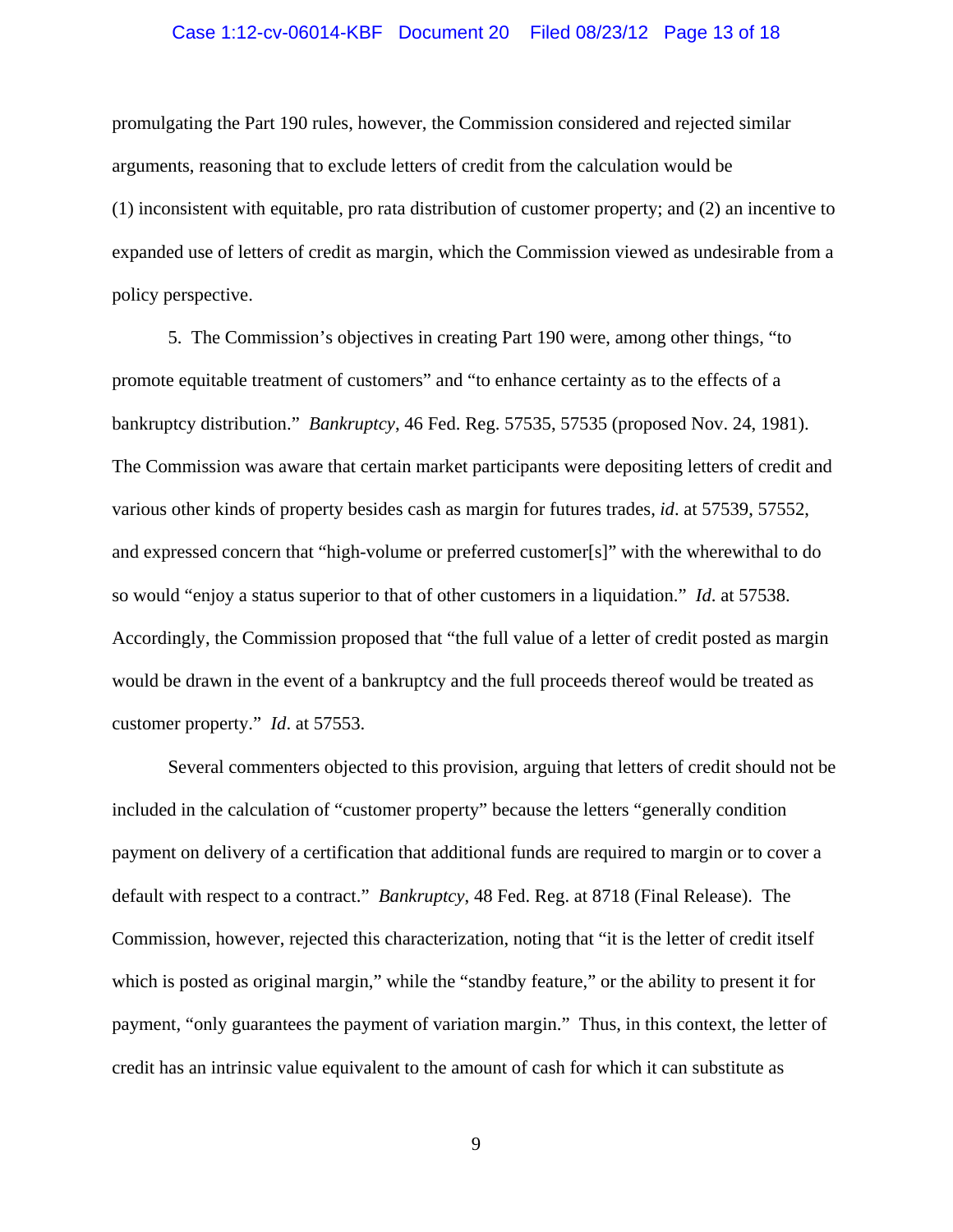#### Case 1:12-cv-06014-KBF Document 20 Filed 08/23/12 Page 14 of 18

original margin. (*See, e.g.*, Decl. of Emil A. Kleinhaus, Exs. L&M (ECF Docs. # 3-12, 3-13) (ConocoPhillips account statements listing the face amounts of each letter of credit as components of "Account Value at Market").) The Commission explained that it would therefore be "inherently unfair" to exempt letters of credit from pro rata treatment, because it would "favor large customers at the expense of smaller market participants." 48 Fed. Reg. at 8718. And, if letters of credit were accorded more favorable treatment than other *non*-cash deposits, "there would be substantial incentive to use and accept such letters of credit as margin as they would be a means of avoiding the pro rata distribution of margin funds, contrary to the [Bankruptcy] Code." *Id*.

Such incentive could be destabilizing. The Commission expressed concern about the "viability of such instruments as margin deposits" because letters of credit are comparatively cumbersome to convert to cash in response to a market event. *Id*.; *see also id*. at 8718 n.14 (noting policy changes at some clearing organizations with respect to letters of credit in response to "periods of volatility"). Thus, it would be "unwise to adopt a policy which would further encourage the use of letters of credit and, indeed, their substitution for other forms of margin." *Id.* at 8719. The Commission concluded, therefore, that "customers using a letter of credit to meet original margin obligations" should "be treated no differently than customers depositing other forms of non-cash margin or customers with excess cash margin deposits." *Id*. at 8718. Rule 190.08 was adopted in substantially its current form. *Id*. at 8749-50.

### **III. The Legal Certainty for Bank Products Act of 2000 Is Not Relevant.**

 ConocoPhillips relies in part on the Legal Certainty for Bank Products Act of 2000, Pub. L. No. 106-554, 114 Stat. 2763, which clarifies that a traditional letter of credit is not a future or "swap" subject to CFTC regulation of those products,  $7 \text{ U.S.C.}$  §  $27a(a)(1)$ , but that law is not relevant here.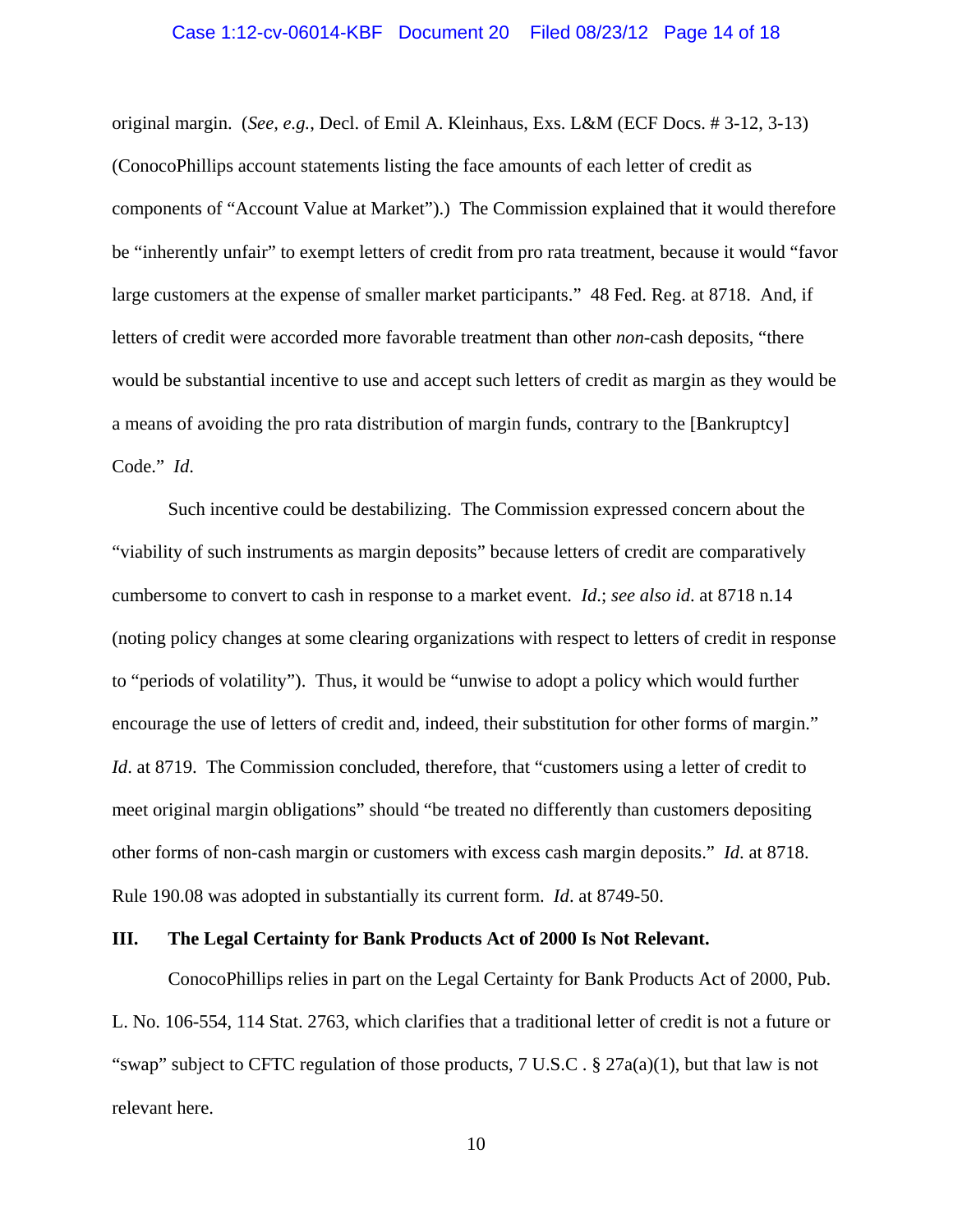# Case 1:12-cv-06014-KBF Document 20 Filed 08/23/12 Page 15 of 18

1. The CEA states that the CFTC has "exclusive jurisdiction" over, *inter alia*,

"transactions involving swaps or contracts of sale of a commodity for future delivery." *Id*. § 2(a)(1)(A). The definitions of "commodity" and "swap" are extremely broad. *Id*. §§ 1a(9), 1a(47). A "commodity" includes "all services, rights, and interests . . . in which contracts for future delivery are presently or in the future dealt in." *Id*. § 1a(9). A "swap" includes "any agreement, contract, or transaction . . . that provides for any purchase, sale, payment, or delivery . . . that is dependent on the occurrence, nonoccurrence, or the extent of the occurrence of an event or contingency associated with a potential financial, economic, or commercial consequence." *Id*. § 1a(47).

Absent exclusion, bank products such as letters of credit might qualify as swaps, and, as a result, be subject to a panoply of requirements under the CEA and CFTC regulations. *See, e.g.*, 7 U.S.C. §§ 2(h) (clearing requirement for swaps), 6r (reporting and recordkeeping for uncleared swaps), 6s (registration and regulation of swap dealers and major swap participants); *Business Conduct Standards for Swap Dealers & Major Swap Participants with Counterparties*, 77 Fed. Reg. 9734 (Apr. 17, 2012). The Legal Certainty for Bank Products Act provides such an exclusion, stating that an "identified banking product," such as a letter of credit, is not subject to these laws *unless* a banking agency, in consultation with the CFTC, determines that the product "would meet the definition of a 'swap' under section 1a(47) of the Commodity Exchange Act" and "has become known to the trade as a swap . . . or otherwise has been structured as an identified banking product for the purpose of evading the provisions of" the CEA. 7 U.S.C. § 27a(a). The bank product would then become subject to the full scope of the CEA and CFTC regulation. *Id*.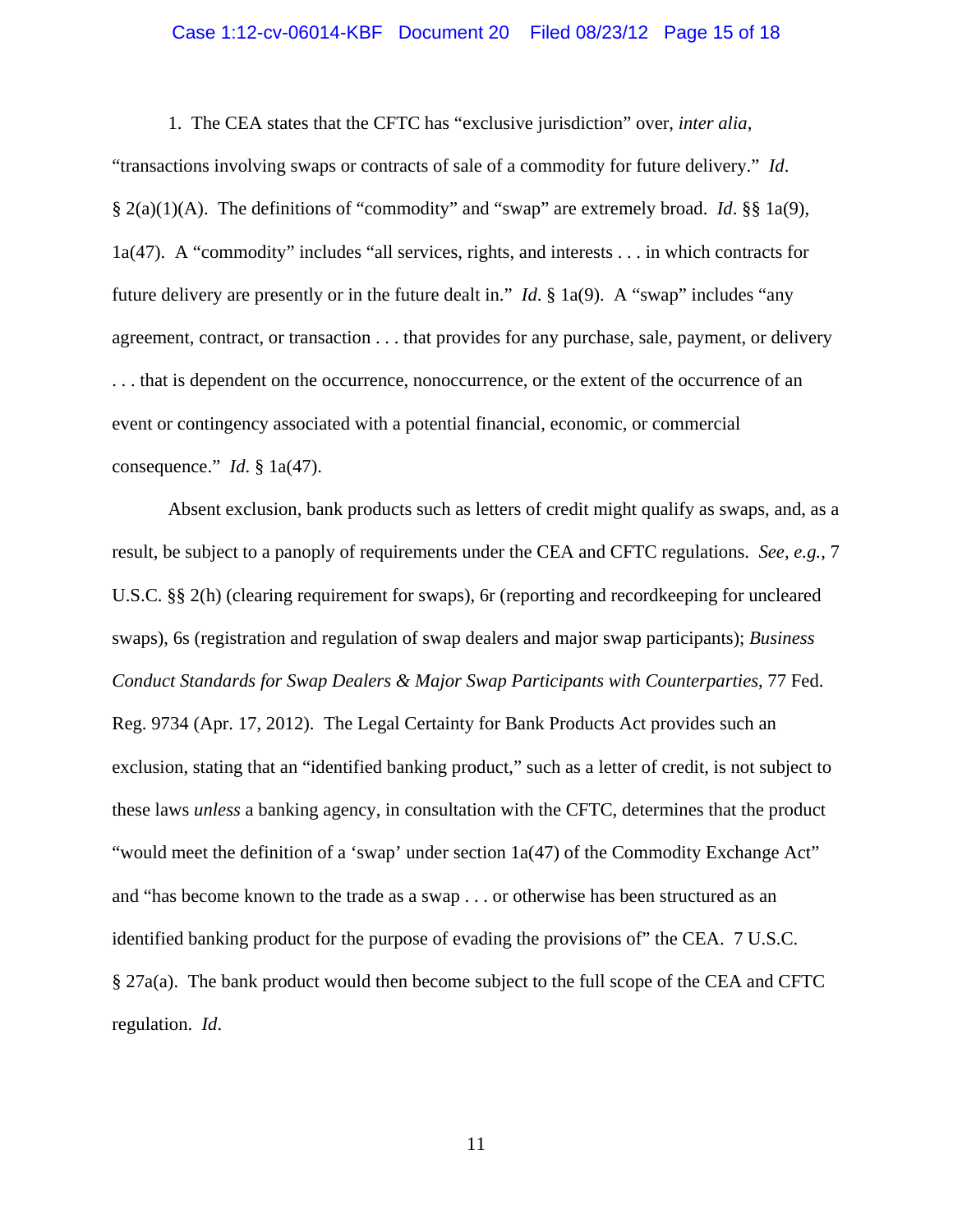#### Case 1:12-cv-06014-KBF Document 20 Filed 08/23/12 Page 16 of 18

 2. None of this has any bearing on the proper treatment of various kinds of instruments in a commodity broker bankruptcy. The inclusion of letters of credit as customer property, in particular, does not subject those instruments to regulatory requirements under the CEA and CFTC regulations. Much "customer property" under Subchapter IV and Part 190 consists of instruments not subject to the CEA or CFTC regulation, including securities, cash, warehouse receipts, bills of lading, and other documents of title. 11 U.S.C. § 761(10); 17 C.F.R. § 190.08(a)(i). The CEA itself contains explicit provisions that pertain to "identified banking products," without subjecting such products to CFTC "regulatory authority." *See* 7 U.S.C. § 6d(b) (prohibiting misuse of margin property in a deposit account, an "identified banking product" under Section 206 of the Graham-Leach-Bliley Act). Provisions governing the treatment in an FCM bankruptcy of specific types of instruments do not constitute the regulation of those instruments as "products," within the meaning of the Legal Certainty for Bank Products Act.

3. Congress, in the Bankruptcy Reform Act, directed the CFTC to establish a process for dividing the value of all such instruments within a commodity broker bankruptcy estate, pro rata, among injured customers. The Part 190 rules do so in a manner that is fair, efficient, and consistent with Congress's instructions.

#### **CONCLUSION**

 The Commission respectfully submits the foregoing to assist the Court in considering ConocoPhillips' motion to withdraw the reference.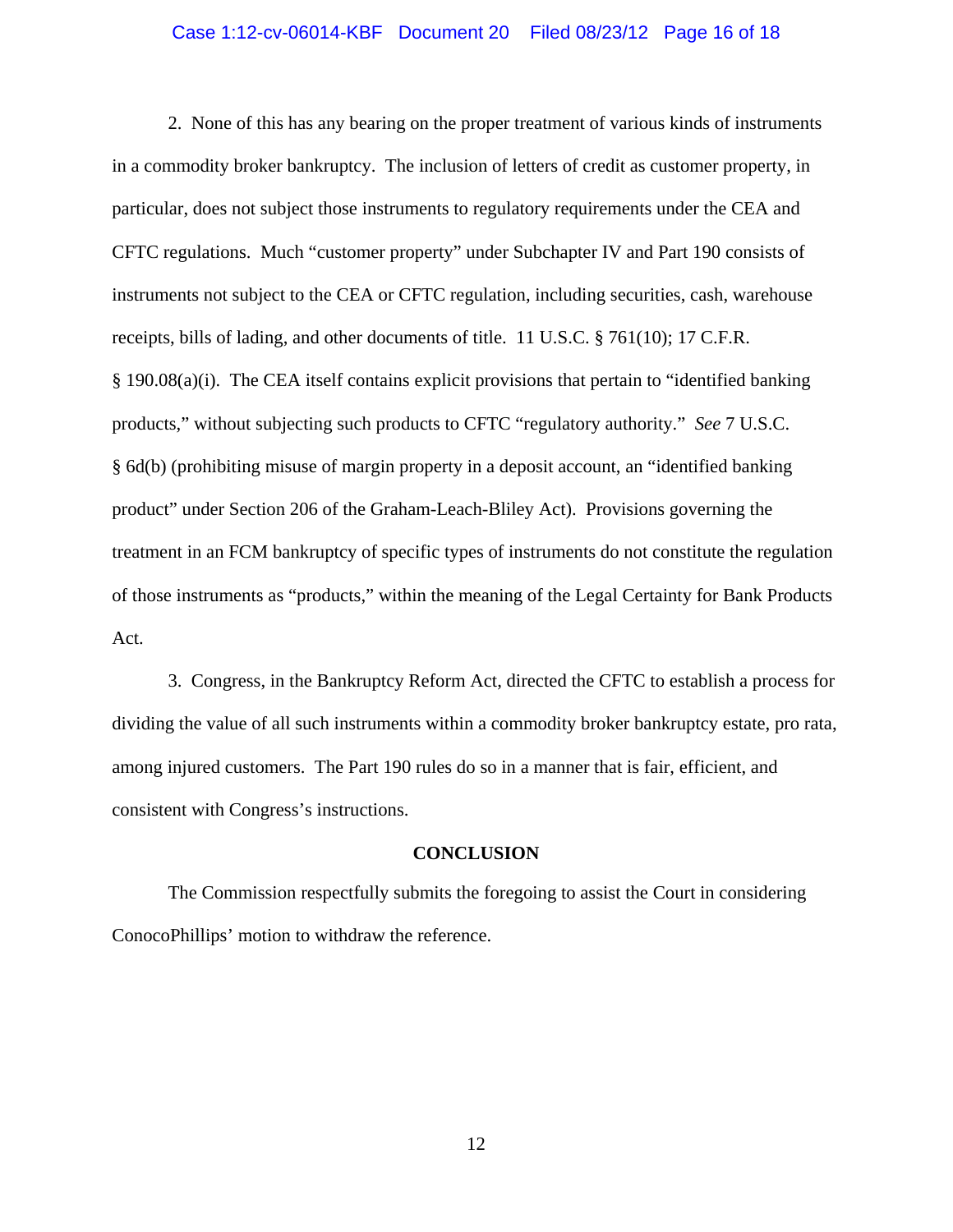Respectfully submitted,

## COMMODITY FUTURES TRADING COMMISSION

By: /s/ *Robert A. Schwartz*

Dan M. Berkovitz, General Counsel Jonathan L. Marcus, Deputy General Counsel Robert B. Wasserman, Chief Counsel, Division of Clearing and Risk Martin B. White, Assistant General Counsel Robert A. Schwartz, Assistant General Counsel

U.S. Commodity Futures Trading Commission Three Lafayette Plaza 1155 21st Street N.W. Washington, DC 20581  $(202)$  418-5000 jmarcus@cftc.gov rwasserman@cftc.gov mwhite@cftc.gov rschwartz@cftc.gov

Dated: August 23, 2012